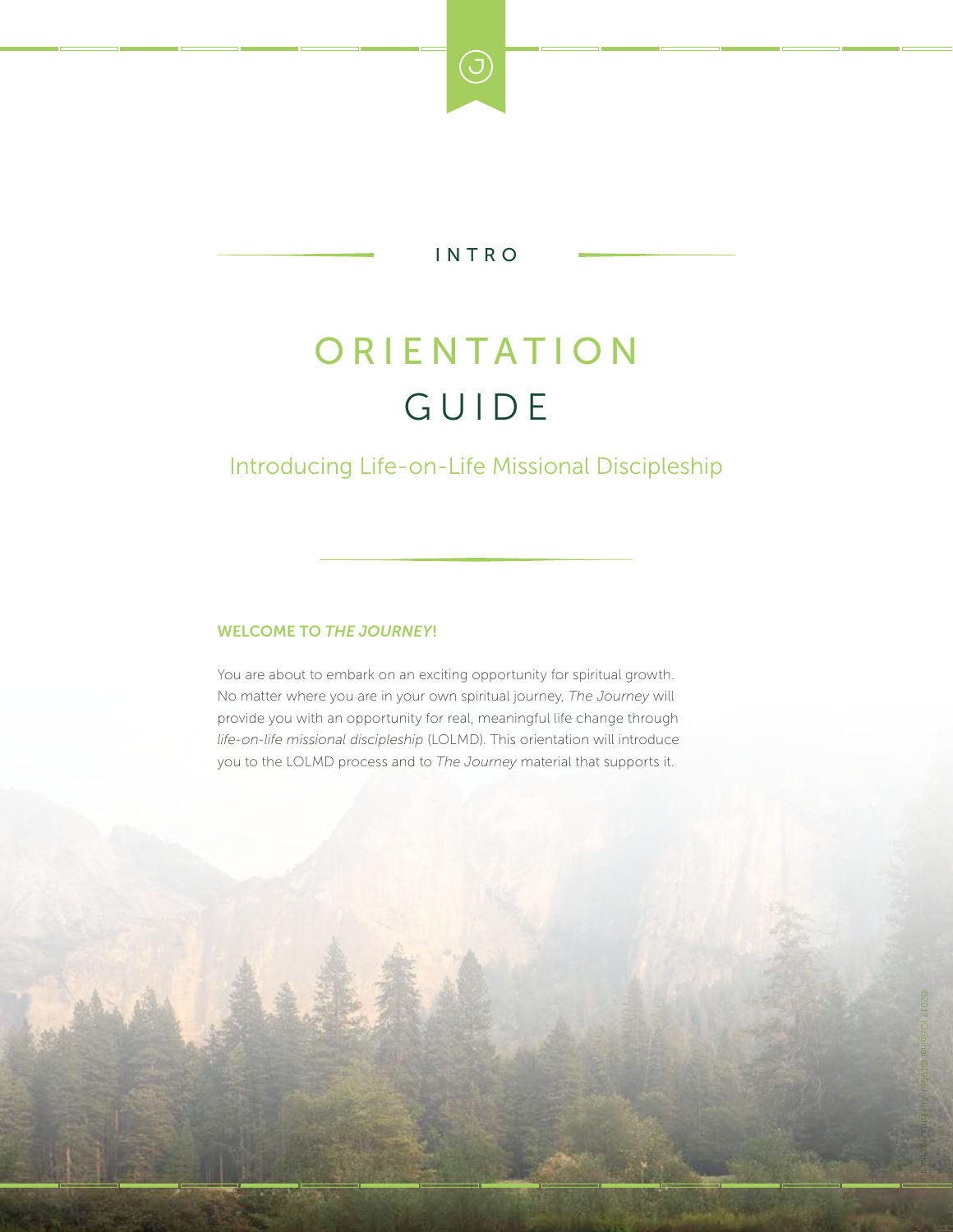### WHAT IS LIFE-ON-LIFE MISSIONAL DISCIPLESHIP?

Life-on-Life Missional Discipleship (LOLMD) is a process of one person, a Journey Group leader, working with a small group of 5 – 10 people, a Journey Group, *for the purpose of* seeing them grow spiritually and mature in their walks with Christ.

LOLMD can be described as: *Laboring in the lives of a few with the intention of imparting one's life, God's Word, and the gospel in such a way as to see them become mature and equipped followers of Christ, committed to doing the same in the lives of others.*

### LOLMD requires

- a qualified leader
- a faithful few, willing to follow
- $\blacktriangleright$  the intention to make mature and equipped followers of Christ
- **b** doing the right things that make mature and equipped followers of Christ

The life on life process includes a commitment to you and others in the group by the leader, as well as a commitment by you to the Journey Group. Your involvement in a Journey Group will result in you working through an intentional plan for spiritual growth, maturing in your spiritual life, and being equipped to share these principles with others. By the time you have completed the Journey, you will have been exposed to the necessary skills that will allow you to invest your life in the lives of others.

Your Journey Group will meet regularly in weekly meetings. These meetings have a relaxed, come-as-you-are atmosphere. Your Journey Group leader acts as a coach, guiding the group in creating a supportive, confidential environment that fosters camaraderie and openness. Group members encourage one another as they share honestly about the challenges they face and support one another through the hard times (and victories) as they grow spiritually.

### WHAT LIFE-ON-LIFE DISCIPLESHIP IS *NOT*

It's important to clarify what LOLMD is *not* because there are so many different approaches to spiritual growth that are sometimes labeled discipleship, yet miss the mark.

### ▶ LOLMD is not curriculum-on-life.

Discipleship happens because of relationships, not because of books or materials; so it is not primarily about pen, paper, reading, and studying. Although there is a learning component to discipleship, it is more focused on living and sharing truth, not merely learning it. Thus, *The Journey* is designed to support a life-on-life process of growth, not a curriculum-on-life process.

- **LOLMD** is not merely a person's church activities and experience. However, a disciple will certainly be active in church.
- LOLMD is not merely about serving. However, a disciple will certainly develop the heart and skills of a servant and put them in action.
- **LOLMD is not only about mission.** Yet, a disciple will develop and pursue a specific life plan that is fruitful in mission.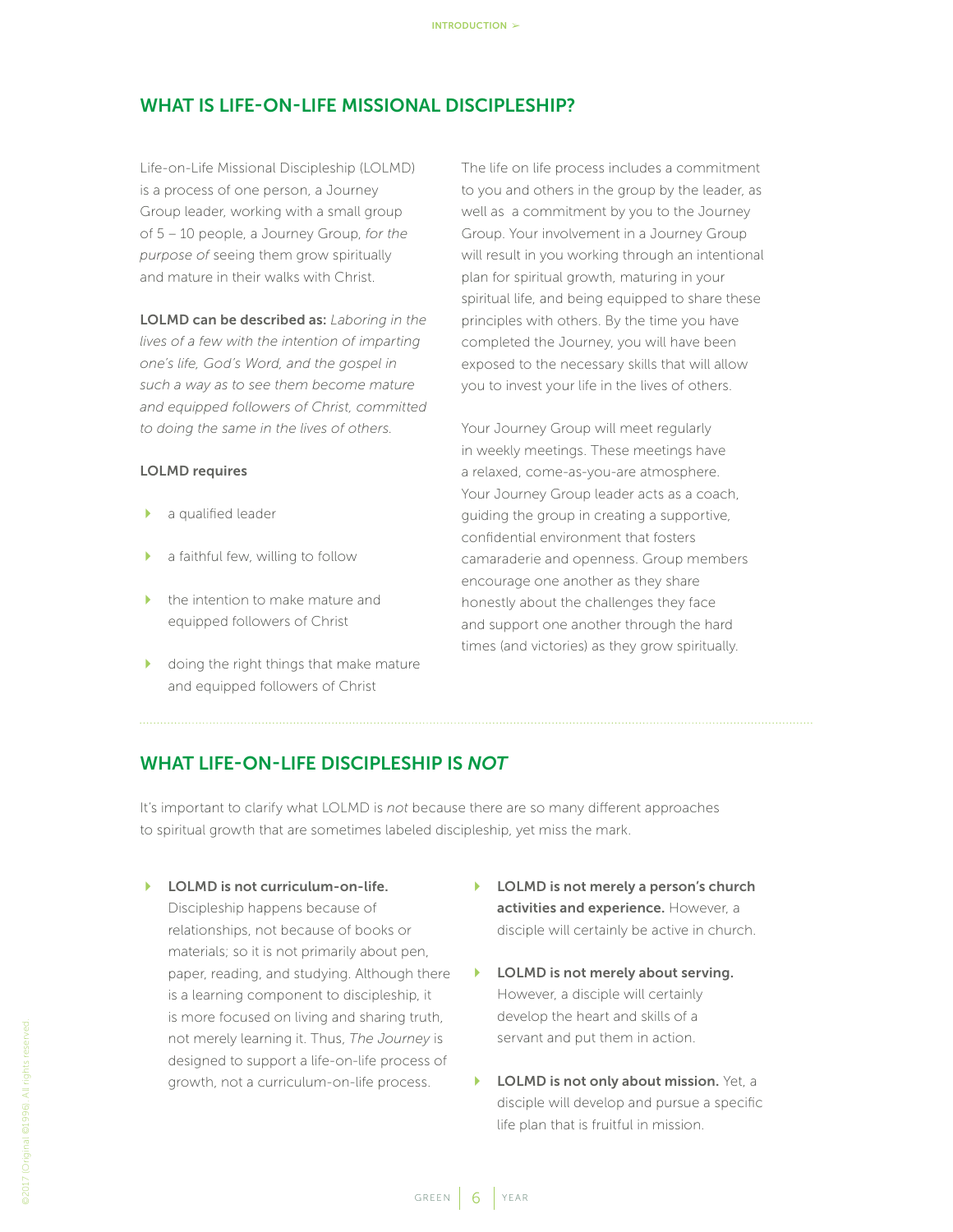### WHAT IS A DISCIPLE?

Simply put, a disciple is a follower of Jesus Christ. S/he is growing in love for, and trust in, Christ. As a member of a Journey Group s/he will covenant together with the other group members to meet weekly for the purpose of growing toward spiritual maturity as a follower of Christ.

### WHAT IS SPIRITUAL MATURITY?

Maturing spiritually involves having both the *spiritual life* and *spiritual skills* of a disciple. This is what it means to be a mature and equipped follower of Christ. We define a *mature and equipped follower of Christ* as a person who:

- **Lives consistently under the control of the** Holy Spirit, the direction of the Word of God, and the motivation of the love of Christ
- Has discovered, developed and is using his/her spiritual gift(s)
- Has learned to effectively share his/ her faith in both word and deed
- Gives strong evidence of being
	- A faithful member of God's church
	- An effective manager of life, relationships, and resources
- A willing minister to others, especially "the least and lost"
- An available messenger to non-kingdom people
- Demonstrates a life striving to be
	- Gospel-driven
	- Worship-focused
	- Morally-pure
	- Evangelistically-bold
	- Discipleship-grounded
	- Family-faithful
- Is socially responsible

### WHAT SPIRITUAL MATURITY IS NOT

Spiritual maturity is the desired life product of LOLMD. There is, however, some confusion. Here are two illustrations.

- $\triangleright$  Spiritual maturity is not just having a lot of Bible knowledge. Although understanding the Bible is a significant factor that drives spiritual growth, simple head knowledge is not *sufficient in itself*. There is a difference between *knowing* and *living* God's word. Therefore, LOLMD is focused on *applying* God's Truth, not merely understanding it (head knowledge).
- $\triangleright$  Spiritual maturity is not merely having high commitment. Commitment is an integral attribute of a spiritually mature life, but commitment, even combined with abundant biblical knowledge, doesn't equate to being a mature Christian.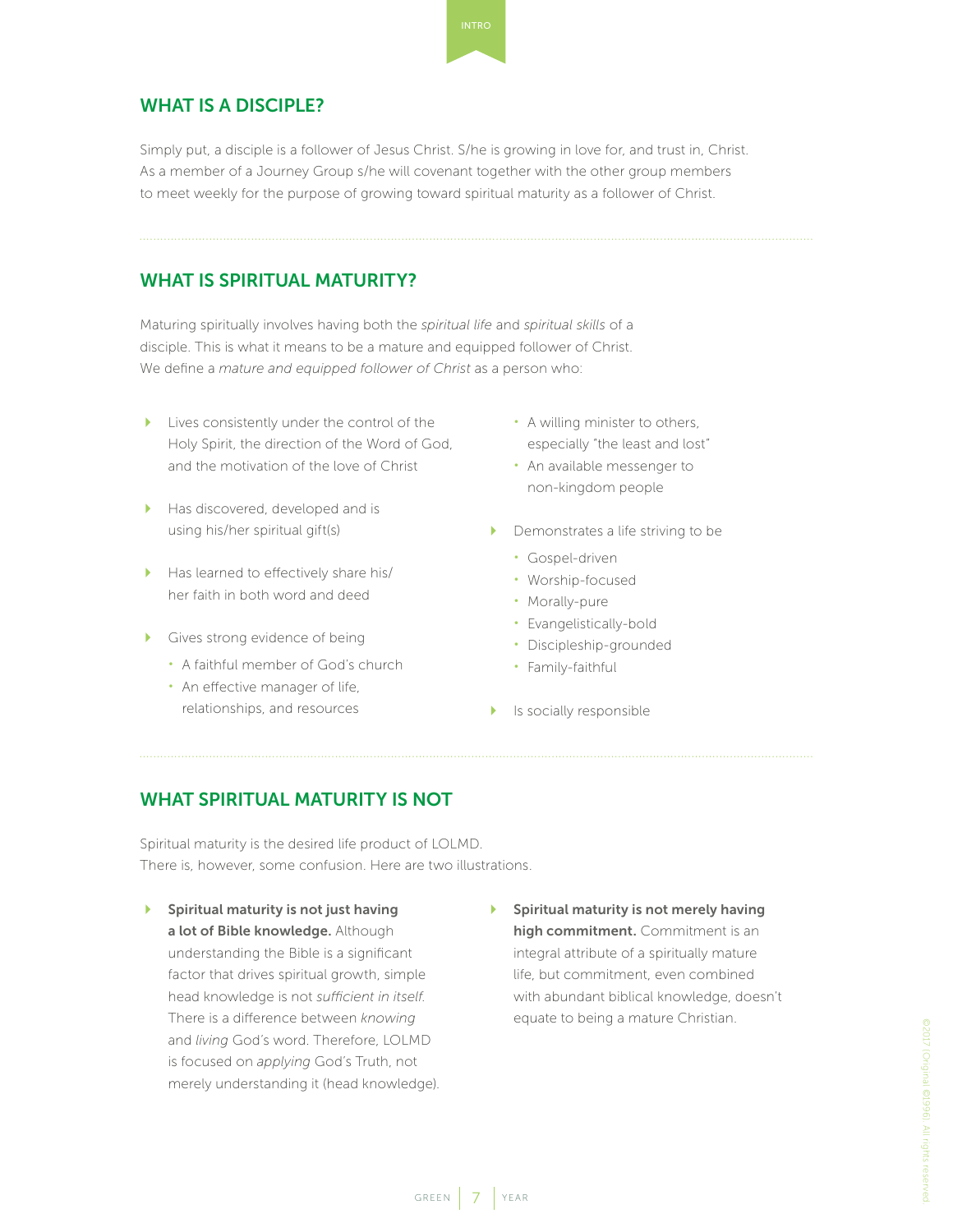### WHAT IS *THE JOURNEY*?

*The Journey* is a three-year collection of weekly materials, spanning roughly seven months each year. Journey Groups use *The Journey*  as a guide for LOLMD. Over the course of the material, group members will learn to apply the most significant lessons related to spiritual growth, biblical understanding, life management, relationships (including marriage), and spiritual

skills. Since the material is designed to support the life-on-life model, the most important growth and learning will come from interactions with the leader and members of the Journey Group.

Each week, *The Journey* follows the T.E.A.M.S.© outline based upon the five essential ingredients that foster life change:

### TRUTH

### Truth is what

God has revealed for His people to know, understand, and obey. Truth is critical. However, finding, learning, and knowing truth alone does not change lives. A disciple must also be shown how to implement what s/he knows, and to do so in the context of loving relationships.



### Equipping is

massaging God's truth until it becomes understandable and usable. Not only does a person need to hear and learn truth, but s/he must also be shown how to use and apply the truth. This is discussed extensively in your Journey Group.

### ACCOUNT-ABILITY

#### Accountability is

asking (or being asked) hard questions in order to promote Godly living. Even though a person is equipped to apply truth, that doesn't mean s/he will do it. Accountability questions are used to encourage each group member in their spiritual journey. This happens in the context of a proper understanding of the gospel to ensure that accountability doesn't devolve into behaviorism. The ultimate goal is to discover the sin beneath the sin. The questions may move you a bit out of your comfort zone, but be assured that the goal is to support and help, not to shame.

# MISSION T E A M S

Mission is engaging with the lost world through word and deed with the intention of imparting the gospel. Mission enhances the hunger to put Truth and Equipping into use. Each week you will take small steps in learning to effectively relate to, and share the gospel with, those who are without Christ.

### SUPPLICATION

### Supplication

is engaging in conversation with God. This will include praying with and for the other members of your Journey Group. Truth, Equipping, Accountability, and Mission must all be supported by prayer because ultimately, spiritual maturity and equipping is a result of God's work, and we must not presume that any material or process is the secret to spiritual growth.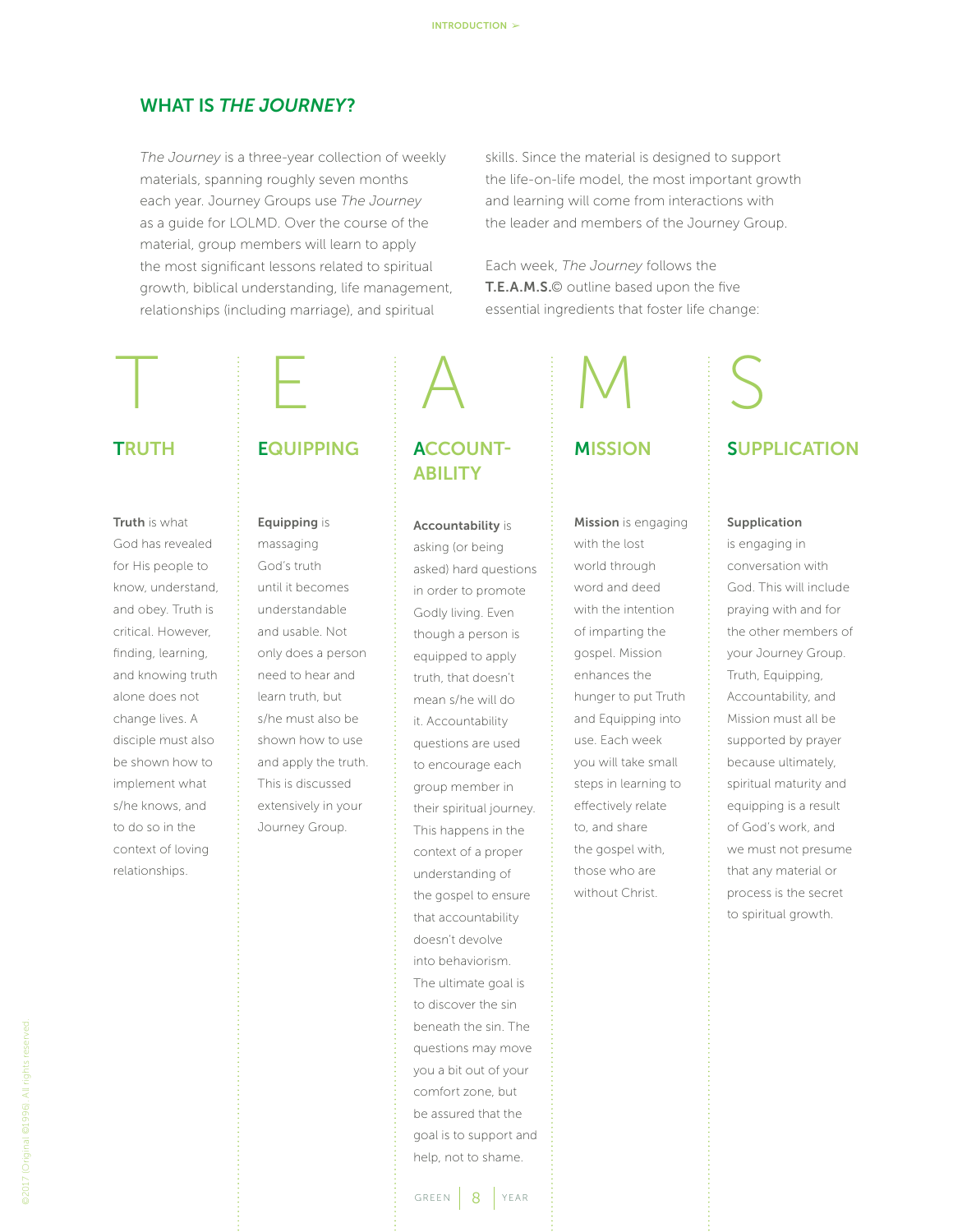### EQUIPPING SEMINAR

In addition to the material covered in *The Journey,* additional training is encouraged in the area of evangelism. If you are participating in a Perimeter Church Journey Group, you will have the opportunity to attend an evangelism equipping seminar designed to provide you with skills and knowledge that require a deeper focus:

### XPRESS Your Faith (www.perimeter.org/XPRESS).

You will be asked to commit to attend this seminar. For churches using *The Journey,* you are always welcome to attend the seminars held at Perimeter Church – or look for opportunities being held in your area.

### AN OVERVIEW OF *THE JOURNEY*

| <b>SEMESTER I</b>  |                               |                                                  |  |  |
|--------------------|-------------------------------|--------------------------------------------------|--|--|
| 1 week             | <b>ORIENTATION</b>            | An introduction to I OI MD                       |  |  |
| 6 weeks            | <b>GOSPEL LIVING</b>          | Pursuing glory, grace, and truth                 |  |  |
| 4 weeks            | <b>GRACE COMMITMENTS</b>      | Spiritual commitments motivated by grace         |  |  |
| 3 weeks            | <b>KNOWING GOD</b>            | Understanding God's being and character          |  |  |
| <b>SEMESTER II</b> |                               |                                                  |  |  |
| 4 weeks            | <b>HEALTHY MARRIAGE</b>       | Developing the spiritual center of your marriage |  |  |
| 7 weeks            | <b>BIBLICAL WORLDVIEW</b>     | Living in the world with a biblical perspective  |  |  |
| 4 weeks            | <b>GOD-HONORING PARENTING</b> | Raising children with a gospel focus             |  |  |

### THE VALUE OF BEING IN A JOURNEY GROUP

Life-on-life missional discipleship (LOLMD) is the most effective means of progressing toward spiritual maturity. This is the model Jesus used with His disciples. He spent time with them. It was interactive, one-on-one, in small groups, and out in the field serving together. He took them as they were, with no pre-qualification except that they wanted to follow Him. Through LOLMD you can come as you are, wherever you are in your spiritual journey, and become what God has designed you to be, with nothing more required than your simple desire to follow Christ.

In addition to this, there is tremendous value in belonging to a brotherhood or sisterhood of believers. The bonds that are developed through LOLMD reach beyond the three years of *The Journey*.

# @2017 (Original @1996). All rights rese ©2017 (Original ©1996). All rights reserved.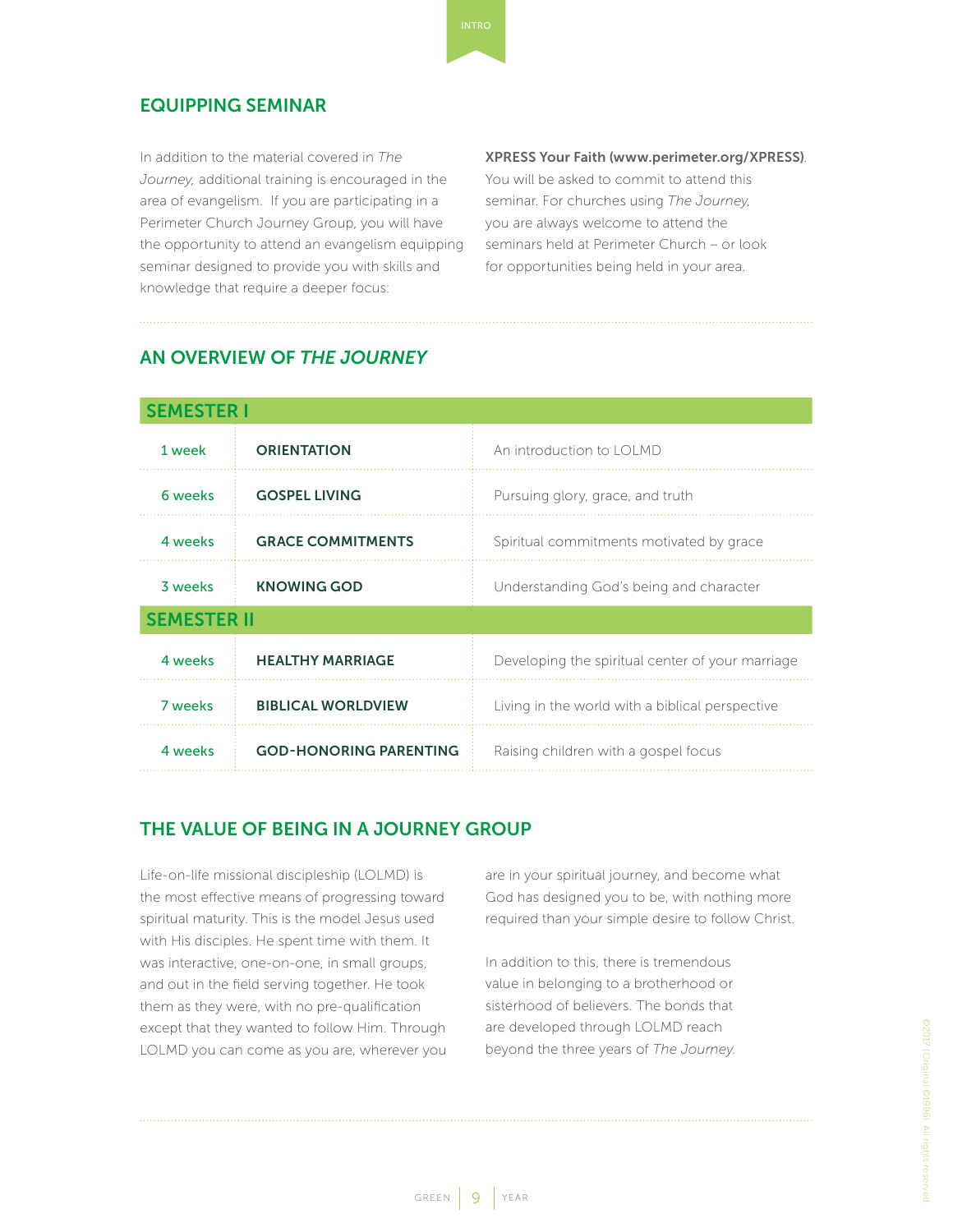### DISCIPLESHIP AND GRACE

Does being involved in discipleship make God love you more? You may be tempted to think that God loves you and accepts you more because you've been memorizing verses, learning about the Bible, and even sharing your faith. But, don't believe it! Let's make it very clear that engaging in discipleship activities *is not* a means of earning God's favor. Being a Christian means that you've stopped trying to earn God's favor. Instead you follow Christ because you trust that He has earned God's favor for you.

And remember that becoming a mature and equipped follower of Christ doesn't win you any more of God's love. Rather, God's love and grace gives you the freedom, power, and joyful motivation to follow Christ with all of your heart.

Through LOLMD you may well understand God's character and will better. You may even feel more intimate with Him. But all this doesn't put you in a special class of God's favorites. His love is just as real (and just as undeserved) as when you are not involved in discipleship.

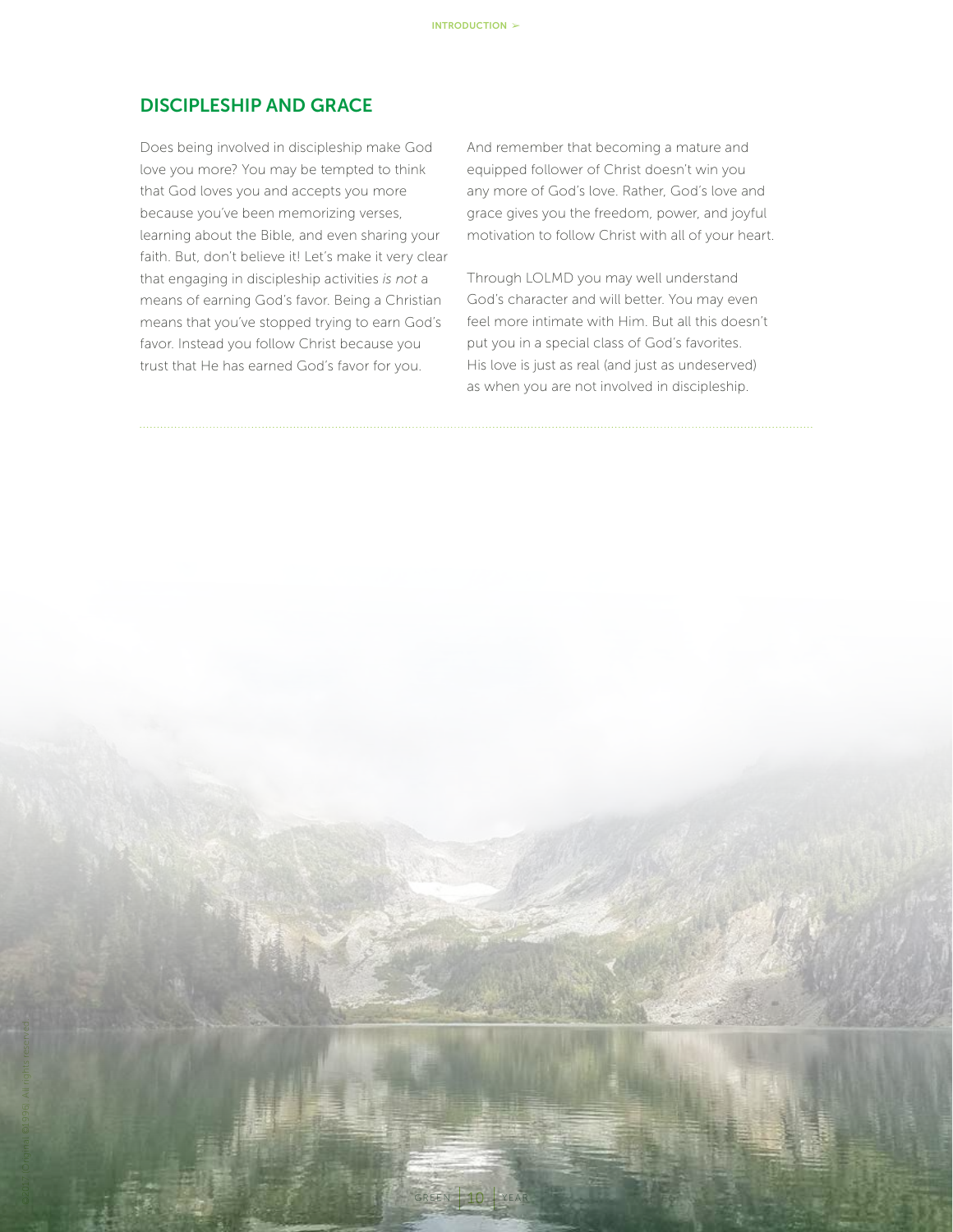### ONE-YEAR COMMITMENT

So, are you willing to make a commitment to your spiritual growth? Here's what it will take:

Joining a Journey Group will take time – around two hours a week (outside of your personal worship time) plus your Journey Group meeting. You will find that the payoff from your investment of that time will be quite high as your life is steadily transformed.

*The Journey* is a three-year collection of weekly materials and group meetings for 28 weeks each year. But Journey Group members are only asked to commit one year at a time. There is nothing magical about having a three-year plan. Practically speaking, it is short enough to be fully utilized, yet long enough to cover the abundance of subjects that need to be explored through the life-on-life experience. Life-on-life discipleship takes time. It cannot be done over a long weekend, nor can it be done well in a random fashion, so your commitment to regular weekly involvement is required.

At the end of your one-year commitment, you can tell your Journey Group leader whether you are interested in coming back the following year. Your leader then has the prerogative to invite you back or not, and will base this decision on your regularity of attendance, participation in the group, faithfulness in completing the assignments, and commitment to growing toward spiritual maturity and equipping. Some participants may experience different seasons of life that are not conducive to involvement in a Journey Group at that particular time. For such people, there is the freedom to withdraw from the group without criticism. If a group member consistently fails to live up to his or her commitments, s/he may be asked to discontinue during the discipleship year.

Joining a Journey Group also requires your willingness to move out of your comfort zone. Let's say you wanted to improve your physical condition. You might hire a personal trainer to move you out of your comfort zone by instructing you in good diet and exercise habits, and to help you stay disciplined. Your trainer shouldn't exercise you until you pass out, but s/he really wouldn't be doing their job if you weren't sore once in a while.

In a similar way, your Journey Group leader will help you develop a good spiritual diet by helping you cultivate the disciplines of prayer and Bible study. S/he will also coach you with spiritual exercises that might be uncomfortable at first, but will train and equip you to be involved in missional activities so that you can become an agent of change within the spheres of your influence where you live, work, and play.

Interested? Then turn the page and get started by making a note of your expectations and reservations on the next page. Then sign the Journey Group Member Covenant on the page following (an extra copy is included for you to keep).

As you begin your Orientation, be sure to listen to "A Commitment to Spiritual Accountability" which is available with your Journey files. This audio message will help you understand spiritual accountability and how it can aid your spiritual journey.

Lastly, on page 12 you will find an exercise that will help you think about your own spiritual journey up to this point. Your Journey Group leader will discuss this page with your group, so you don't need to write anything down yet. But, please be thinking about the significant turning points in your spiritual journey that have brought you to where you are right now.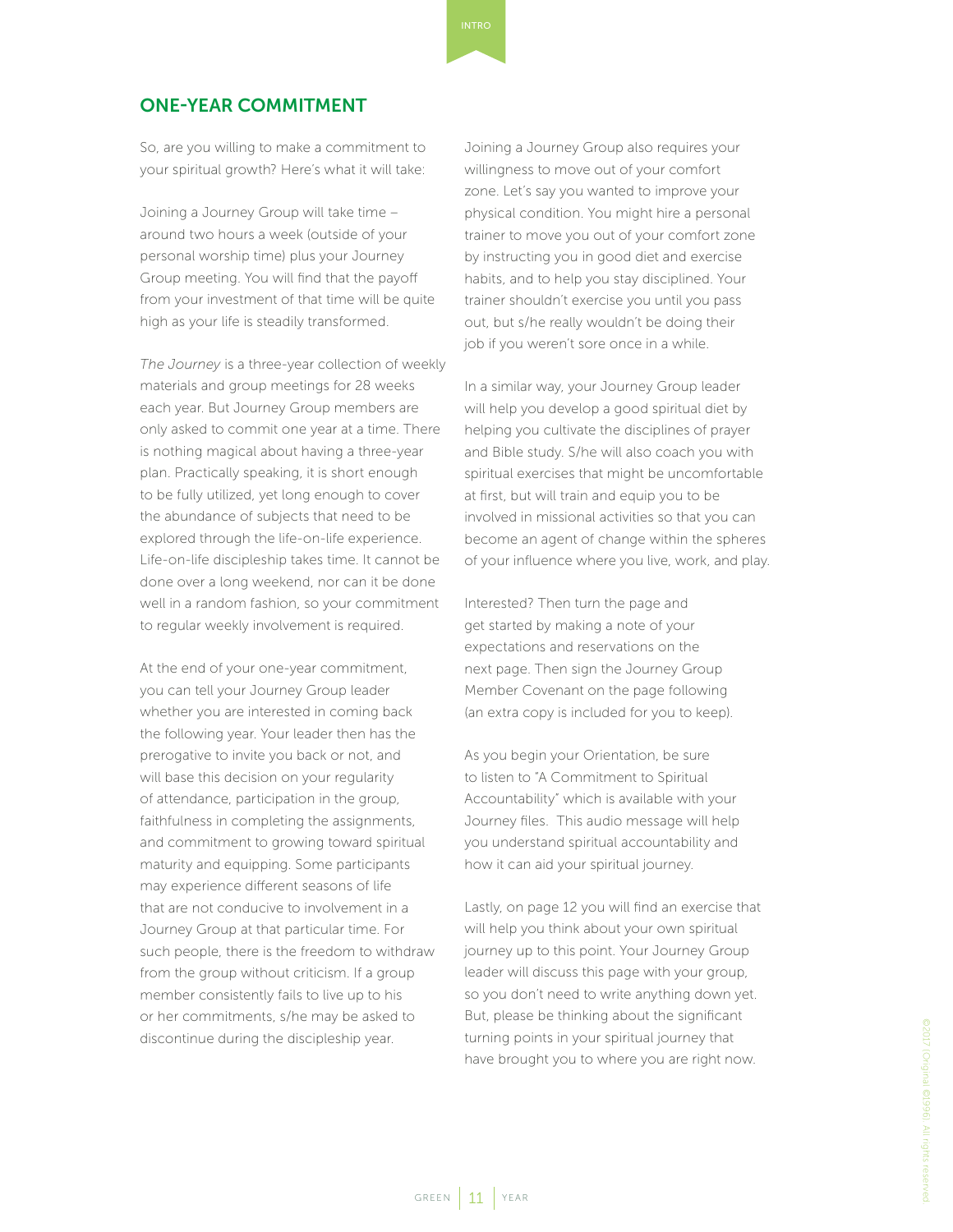### **Expectations and Reservations**

What do I expect to get from joining a Journey Group?

What are my reservations and concerns about joining a Journey Group?

What do I want God to do in my life through this Journey Group?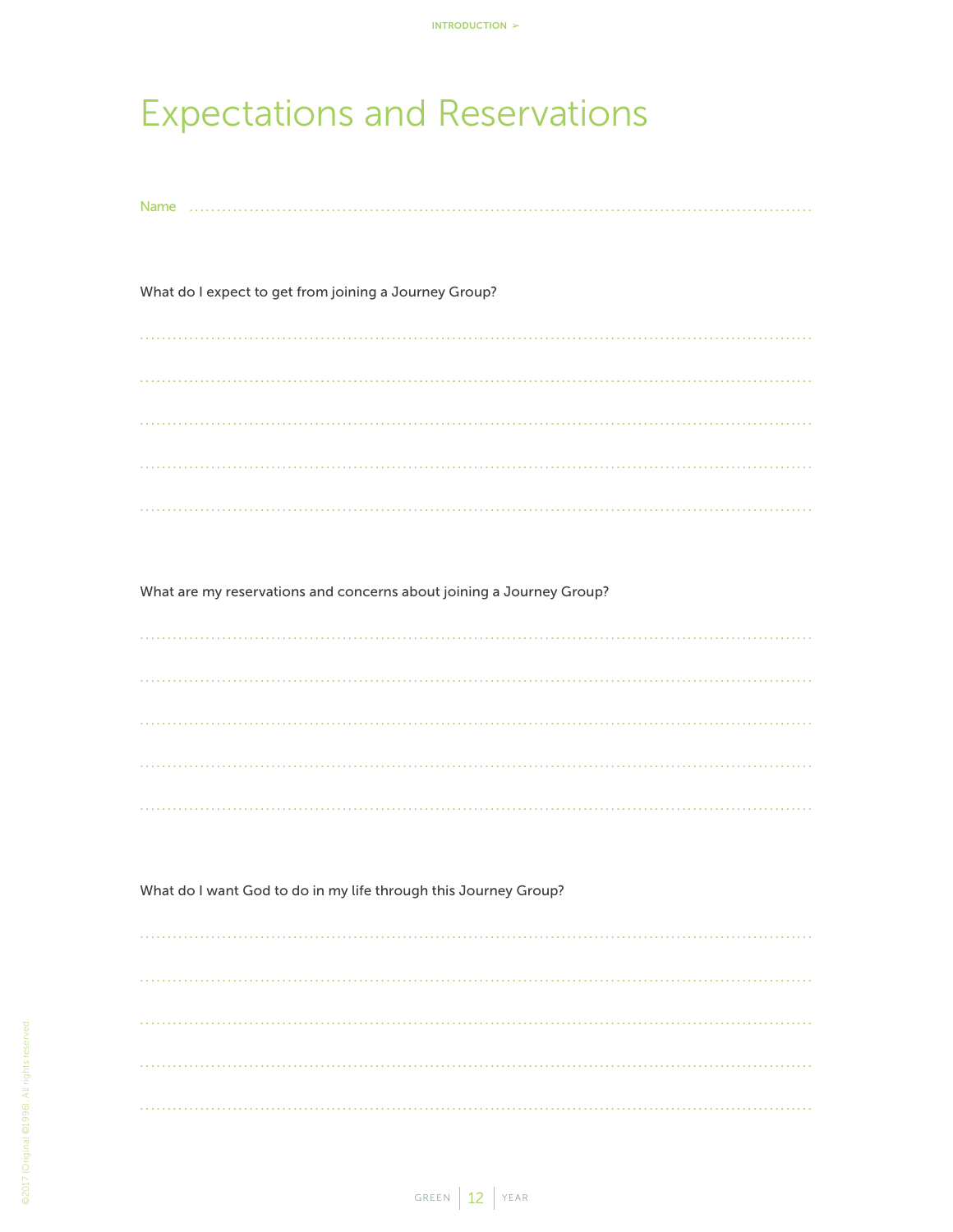# Journey Group Member Covenant

*In order to glorify God by pursuing this opportunity to grow in spiritual maturity and equipping, I covenant together with this Journey Group and commit, with God's help to the following:*

| Initial | to attend all meetings, unless providentially hindered. If I am unable to attend, I<br>will call my Journey Group leader as soon as possible, and take responsibility to keep<br>current with my group. As much as my schedule lies within my control, I will arrange<br>work and other commitments so as not to conflict with Journey Group meetings. |
|---------|--------------------------------------------------------------------------------------------------------------------------------------------------------------------------------------------------------------------------------------------------------------------------------------------------------------------------------------------------------|
| Initial | to be prompt in attendance. I understand that this group will meet<br>each  from  until<br>Weekday<br><b>Start Time</b><br><b>End Time</b>                                                                                                                                                                                                             |
| Initial | to engage in daily personal worship. This includes a commitment to spend<br>time in prayer and Bible reading in order to grow in my relationship with God.                                                                                                                                                                                             |
| Initial | to complete all homework assignments to the best of my<br>ability. I understand that this will usually require about 2 hours<br>per week, not including time spent in personal worship.                                                                                                                                                                |
| Initial | to participate in group discussion and activities. I will be ready and<br>willing to give an account of my spiritual progress on a weekly basis<br>for the purpose of accountability and greater spiritual growth.                                                                                                                                     |
| Initial | to protect the confidentiality of my group. I pledge to keep all<br>discussions shared in this group confidential so as to intentionally<br>create an environment of trust, openness, honesty, and safety.                                                                                                                                             |
| Initial | to pray for non-believers within my circle of influence and to seek<br>opportunities to win them to Christ through prayer, word, and deed.                                                                                                                                                                                                             |
| Initial | to attend at least one equipping seminar during this ministry year<br>that will improve my skills, knowledge, or leadership abilities.                                                                                                                                                                                                                 |

I understand that the term of this group is for one year.

Signature Date Date of the Contract of the Contract of the Contract of the Date Date Date

GREEN  $13$  YEAR

................................................................................ . . . . . . . . . . . . . . . . . . . . . . . . . . . . . . . . . . . . . . .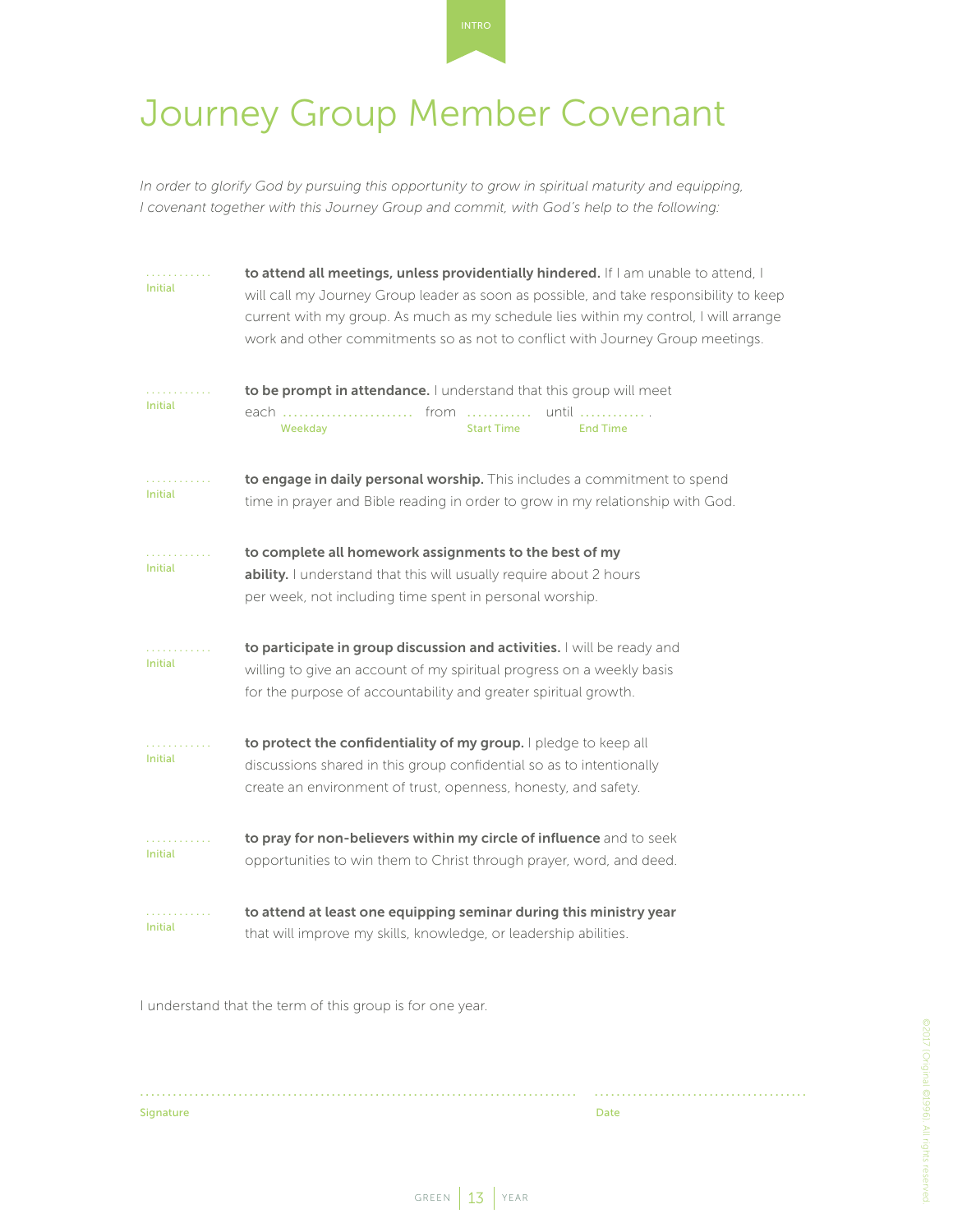# Journey Group Member Covenant

*In order to glorify God by pursuing this opportunity to grow in spiritual maturity and equipping, I covenant together with this Journey Group and commit, with God's help to the following:*

| Initial      | to attend all meetings, unless providentially hindered. If I am unable to attend, I<br>will call my Journey Group leader as soon as possible, and take responsibility to keep<br>current with my group. As much as my schedule lies within my control, I will arrange<br>work and other commitments so as not to conflict with Journey Group meetings. |  |
|--------------|--------------------------------------------------------------------------------------------------------------------------------------------------------------------------------------------------------------------------------------------------------------------------------------------------------------------------------------------------------|--|
| .<br>Initial | to be prompt in attendance. I understand that this group will meet<br>until<br>each  from<br><b>Start Time</b><br>Weekday<br><b>End Time</b>                                                                                                                                                                                                           |  |
| Initial      | to engage in daily personal worship. This includes a commitment to spend<br>time in prayer and Bible reading in order to grow in my relationship with God.                                                                                                                                                                                             |  |
| Initial      | to complete all homework assignments to the best of my<br>ability. I understand that this will usually require about 2 hours<br>per week, not including time spent in personal worship.                                                                                                                                                                |  |
| Initial      | to participate in group discussion and activities. I will be ready and<br>willing to give an account of my spiritual progress on a weekly basis<br>for the purpose of accountability and greater spiritual growth.                                                                                                                                     |  |
| Initial      | to protect the confidentiality of my group. I pledge to keep all<br>discussions shared in this group confidential so as to intentionally<br>create an environment of trust, openness, honesty, and safety.                                                                                                                                             |  |
| Initial      | to pray for non-believers within my circle of influence and to seek<br>opportunities to win them to Christ through prayer, word, and deed.                                                                                                                                                                                                             |  |
| Initial      | to attend at least one equipping seminar during this ministry year<br>that will improve my skills, knowledge, or leadership abilities.                                                                                                                                                                                                                 |  |

I understand that the term of this group is for one year.

Signature Date Date of the Contract of the Contract of the Contract of the Date Date Date

................................................................................ . . . . . . . . . . . . . . . . . . . . . . . . . . . . . . . . . . . . . . .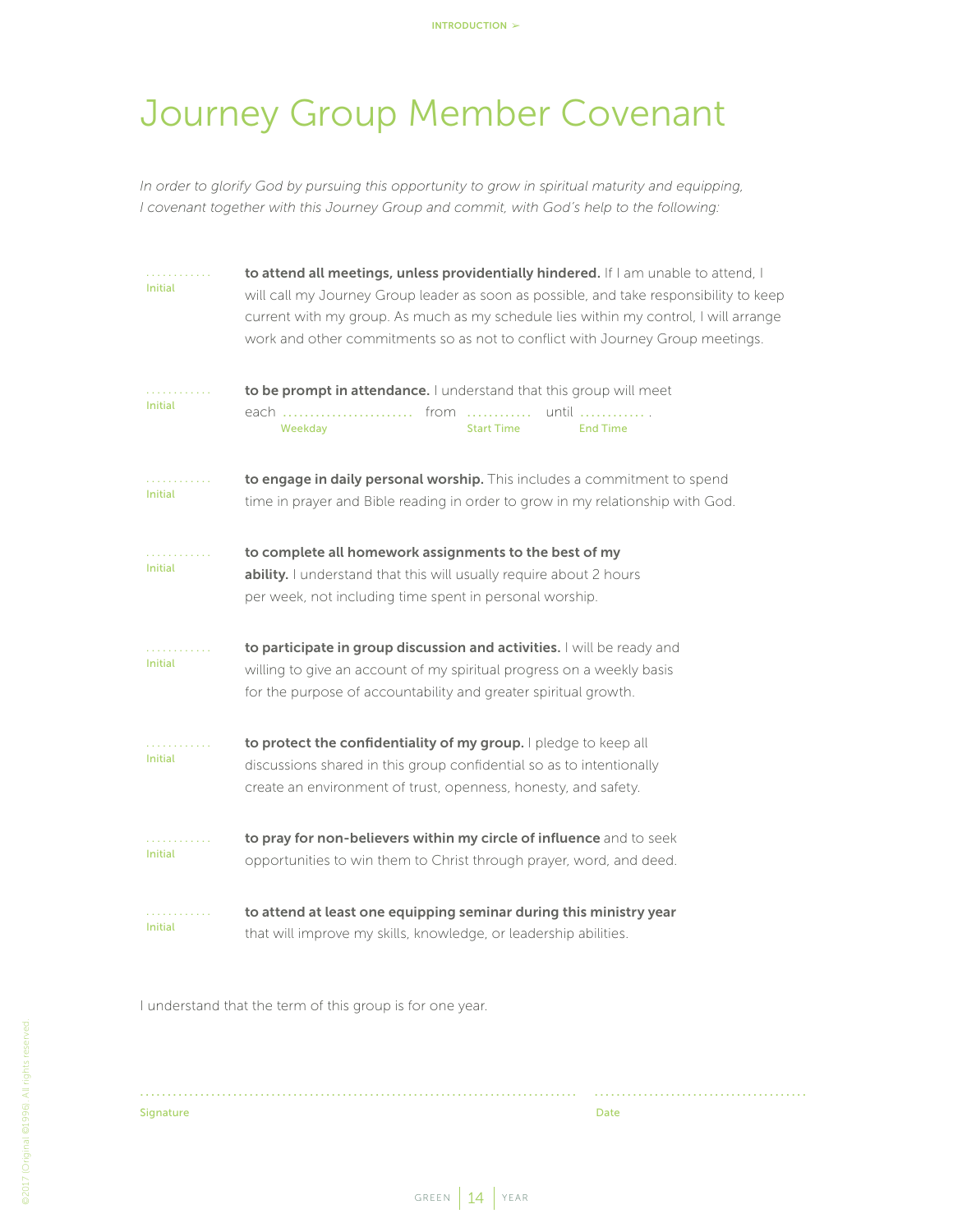### My Spiritual Journey So Far

Has it ever occurred to you that your life is a story in the making – a story that matters?

One of the foundational exercises of life-on-life missional discipleship is taking time to reflect on your life story up to this point; what we call your spiritual journey. This exercise is useful for helping you and your Journey Group understand where you are in your spiritual journey. It may be a difficult exercise for you, but rest assured, you will see the value of it the moment you begin thinking about the significant events and patterns in your life. It could take you a few moments to complete, or a few weeks depending on how deeply you begin mulling over your life.

Here's how to do it. On the next page you're going to have an opportunity to draw a picture of your life story. You will be drawing a line graph that plots how you think about the twists and turns of your life story. At each turn in the road, put a label. You can think of the labels as chapter titles in your life story. They can represent significant events, turning points, changes in your view of life, experiences, trials, or triumphs. What matters is that when you look at the picture, you recognize it as an honest representation of your spiritual journey so far. Place a star where you believe you became a true follower of Christ. A few examples are provided below. You can draw yours on the next page.

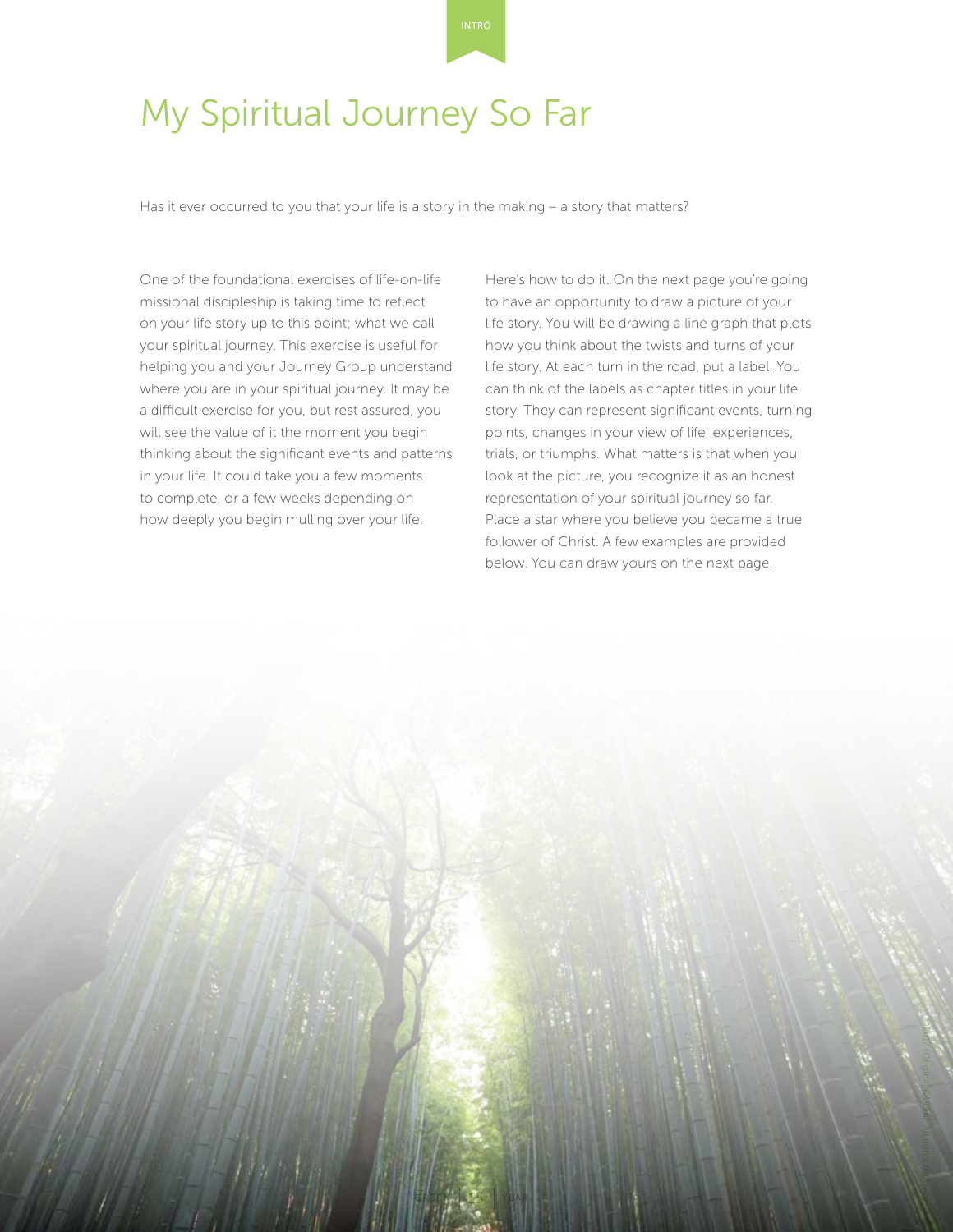

GREEN  $16$  YEAR

God's love

1995

1992

1988

**BIRTH** 

1998

**TODAY** 

2004

2002

2000